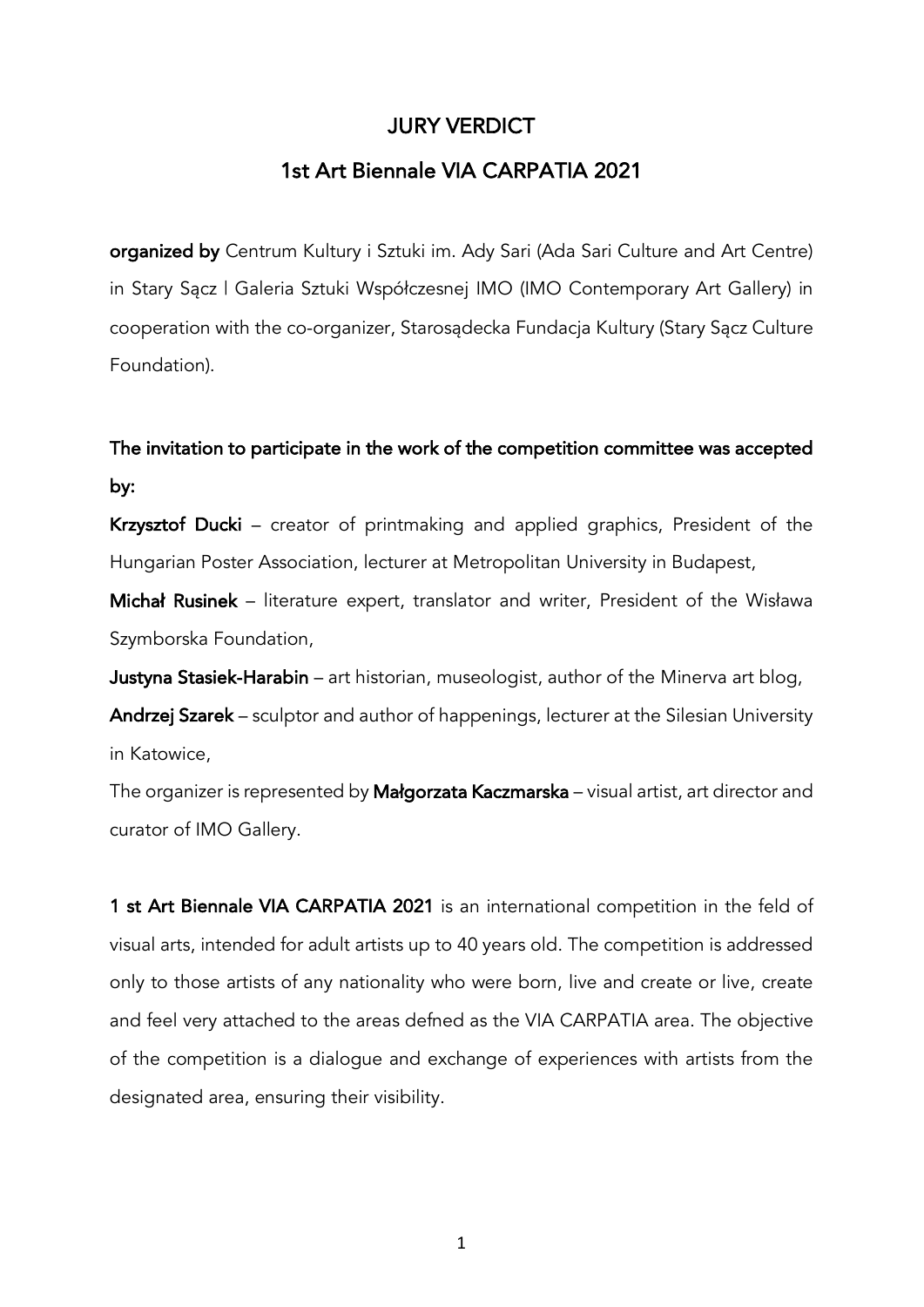The jury thoroughly analyzed the works of 31 artists from 8 countries created with the use of various artistic techniques, qualified for the second stage of the 1st VIA CARPATIA Art Biennale 2021. After much deliberation, in terms of this biennale edition, the jury decided:

#### NOT TO AWARD THE GRAND PRIX

# GIVE TWO AWARDS FOR A SPECIFIC WORK

in the amount of PLN 15,000 each, received by:

#### Veronika Cherednychenko (Ukraine)

for a set of works (drawing and two animations) entitled: Pets,

#### Magdalena Uchman (Poland)

for a multi-element work (serigraphy, algraphy) entitled: The Wall,

additionally, Veronica Cherednychenko will be offered a one-month artistic residency in Stary Sącz (alphabetically first among the winners, as resulting from the regulations)

#### AWARD THREE DISTINCTIONS FOR A SPECIFIC WORK

in the amount of PLN 1,000 each, received by:

#### Márián Gábor (Hungary) representing the Fresh Art Formation

#### (Anett Sz. Eszteró, Márián Gábor, Miklós E. Zsemberi-Szígyártó)

for a set of digital collages entitled: Coexistence / Follow the Rabbit I-III,

#### Zuzanna Pieczyńska (Poland)

for a set of paintings entitled: Ania, Julia, Kasia;

#### Laura Tráilá (Romania)

for a video work entitled: The cure of rupture.